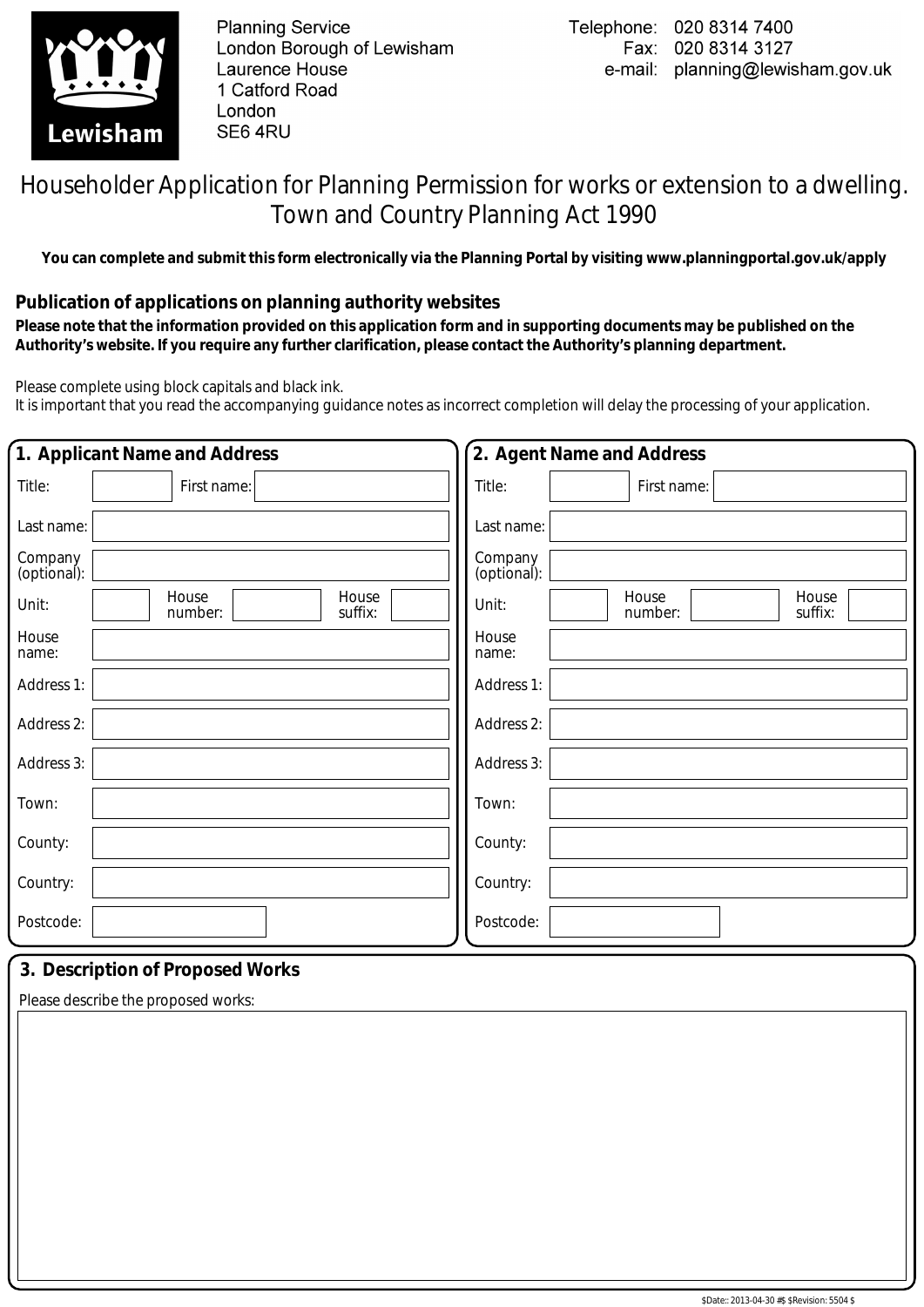| 3. Description of Proposed Works (continued)                                                                                                                                                                                                                                                                                                                                                                                                                                                                                            |                                                                                                                                                                                                                                                                                                                                                                                                                                                                                                                                                                                      |
|-----------------------------------------------------------------------------------------------------------------------------------------------------------------------------------------------------------------------------------------------------------------------------------------------------------------------------------------------------------------------------------------------------------------------------------------------------------------------------------------------------------------------------------------|--------------------------------------------------------------------------------------------------------------------------------------------------------------------------------------------------------------------------------------------------------------------------------------------------------------------------------------------------------------------------------------------------------------------------------------------------------------------------------------------------------------------------------------------------------------------------------------|
| Has the work already started?<br>Yes<br>No                                                                                                                                                                                                                                                                                                                                                                                                                                                                                              |                                                                                                                                                                                                                                                                                                                                                                                                                                                                                                                                                                                      |
| If Yes, please state when the work was started (DD/MM/YYYY):                                                                                                                                                                                                                                                                                                                                                                                                                                                                            | (date must be pre-application submission)                                                                                                                                                                                                                                                                                                                                                                                                                                                                                                                                            |
| Has the work already been completed?<br>Yes<br>No                                                                                                                                                                                                                                                                                                                                                                                                                                                                                       |                                                                                                                                                                                                                                                                                                                                                                                                                                                                                                                                                                                      |
| If Yes, please state when the work was completed (DD/MM/YYYY):                                                                                                                                                                                                                                                                                                                                                                                                                                                                          | (date must be pre-application submission)                                                                                                                                                                                                                                                                                                                                                                                                                                                                                                                                            |
| 4. Site Address Details                                                                                                                                                                                                                                                                                                                                                                                                                                                                                                                 | 5. Pedestrian and Vehicle Access, Roads and Rights of Way                                                                                                                                                                                                                                                                                                                                                                                                                                                                                                                            |
| Please provide the full postal address of the application site.                                                                                                                                                                                                                                                                                                                                                                                                                                                                         | Is a new or altered vehicle access                                                                                                                                                                                                                                                                                                                                                                                                                                                                                                                                                   |
| House<br>House<br>Unit:<br>suffix:<br>number:                                                                                                                                                                                                                                                                                                                                                                                                                                                                                           | proposed to or from the public highway?<br>Yes<br>No<br>Is a new or altered pedestrian access                                                                                                                                                                                                                                                                                                                                                                                                                                                                                        |
| House<br>name:                                                                                                                                                                                                                                                                                                                                                                                                                                                                                                                          | proposed to or from the public highway?<br>No<br>Yes                                                                                                                                                                                                                                                                                                                                                                                                                                                                                                                                 |
| Address 1:                                                                                                                                                                                                                                                                                                                                                                                                                                                                                                                              | Do the proposals require any diversions,<br>extinguishments and/or creation of public<br>Yes<br>No<br>rights of way?                                                                                                                                                                                                                                                                                                                                                                                                                                                                 |
| Address 2:                                                                                                                                                                                                                                                                                                                                                                                                                                                                                                                              | If Yes to any questions, please show details on your plans or<br>drawings and state the reference number(s) of the plan(s)/                                                                                                                                                                                                                                                                                                                                                                                                                                                          |
| Address 3:                                                                                                                                                                                                                                                                                                                                                                                                                                                                                                                              | drawing(s):                                                                                                                                                                                                                                                                                                                                                                                                                                                                                                                                                                          |
| Town:                                                                                                                                                                                                                                                                                                                                                                                                                                                                                                                                   |                                                                                                                                                                                                                                                                                                                                                                                                                                                                                                                                                                                      |
| County:                                                                                                                                                                                                                                                                                                                                                                                                                                                                                                                                 |                                                                                                                                                                                                                                                                                                                                                                                                                                                                                                                                                                                      |
| Postcode<br>(optional):                                                                                                                                                                                                                                                                                                                                                                                                                                                                                                                 |                                                                                                                                                                                                                                                                                                                                                                                                                                                                                                                                                                                      |
| 6. Pre-application Advice                                                                                                                                                                                                                                                                                                                                                                                                                                                                                                               | 7. Trees and Hedges                                                                                                                                                                                                                                                                                                                                                                                                                                                                                                                                                                  |
| Has assistance or prior advice been sought from the local<br>authority about this application?<br>No<br>Yes<br>If Yes, please complete the following information about the advice<br>you were given. (This will help the authority to deal with this<br>application more efficiently).<br>Please tick if the full contact details are not<br>known, and then complete as much possible:<br>Officer name:<br>Reference:<br>Date (DD MM YYYY):<br>(must be pre-application submission)<br>Details of the pre-application advice received: | Are there any trees or hedges on your own<br>property or on adjoining properties which<br>are within falling distance of your proposed<br>No<br>Yes<br>development?<br>If Yes, please mark their position on a scaled<br>plan and state the reference number of any plans or drawings:<br>Will any trees or hedges need<br>to be removed or pruned in<br>order to carry out your proposal?<br>No<br>Yes<br>If Yes, please show on your plans which trees by giving them<br>numbers e.g. T1, T2 etc, state the reference number of the plan(s)/<br>drawing(s) and indicate the scale. |
| 8. Parking<br>Will the proposed works affect<br>existing car parking arrangements?<br>No<br>Yes<br>If Yes, please describe:                                                                                                                                                                                                                                                                                                                                                                                                             | 9. Authority Employee / Member<br>With respect to the Authority, I am:<br>Do any of these<br>(a) a member of staff<br>statements apply to you?<br>(b) an elected member<br>(c) related to a member of staff<br>No<br>Yes<br>(d) related to an elected member<br>If Yes, please provide details of the name, relationship and role                                                                                                                                                                                                                                                    |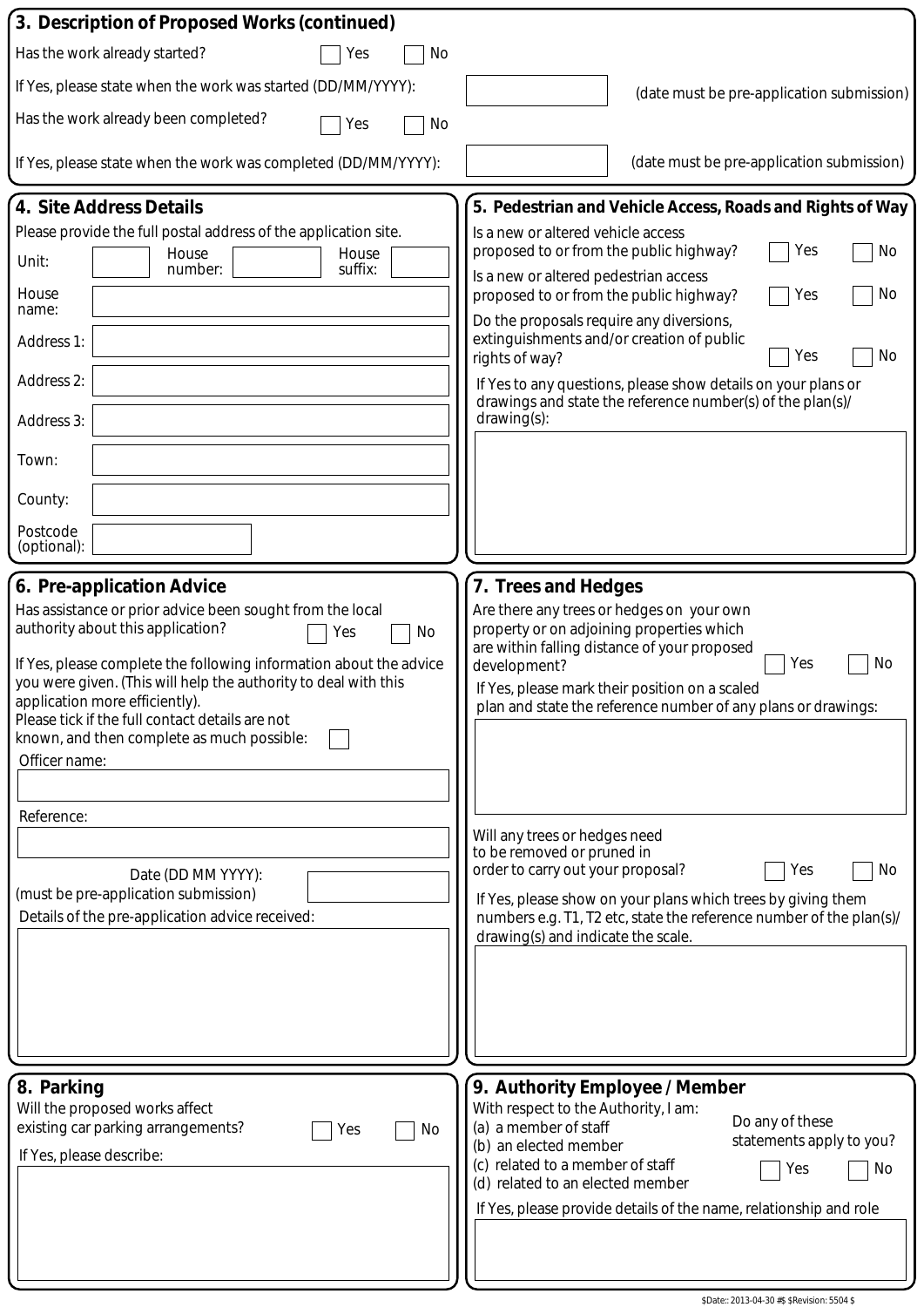| Walls<br>Roof<br>Windows<br>Doors<br>Boundary treatments<br>(e.g. fences, walls)<br>Vehicle access and<br>hard-standing                                                                                       |  |  |
|---------------------------------------------------------------------------------------------------------------------------------------------------------------------------------------------------------------|--|--|
|                                                                                                                                                                                                               |  |  |
|                                                                                                                                                                                                               |  |  |
|                                                                                                                                                                                                               |  |  |
|                                                                                                                                                                                                               |  |  |
|                                                                                                                                                                                                               |  |  |
|                                                                                                                                                                                                               |  |  |
| Lighting                                                                                                                                                                                                      |  |  |
| Others<br>(please specify)                                                                                                                                                                                    |  |  |
| Are you supplying additional information on submitted plan(s)/drawing(s)/design and access statement?<br>Yes<br>No<br>If Yes, please state references for the plan(s)/drawing(s)/design and access statement: |  |  |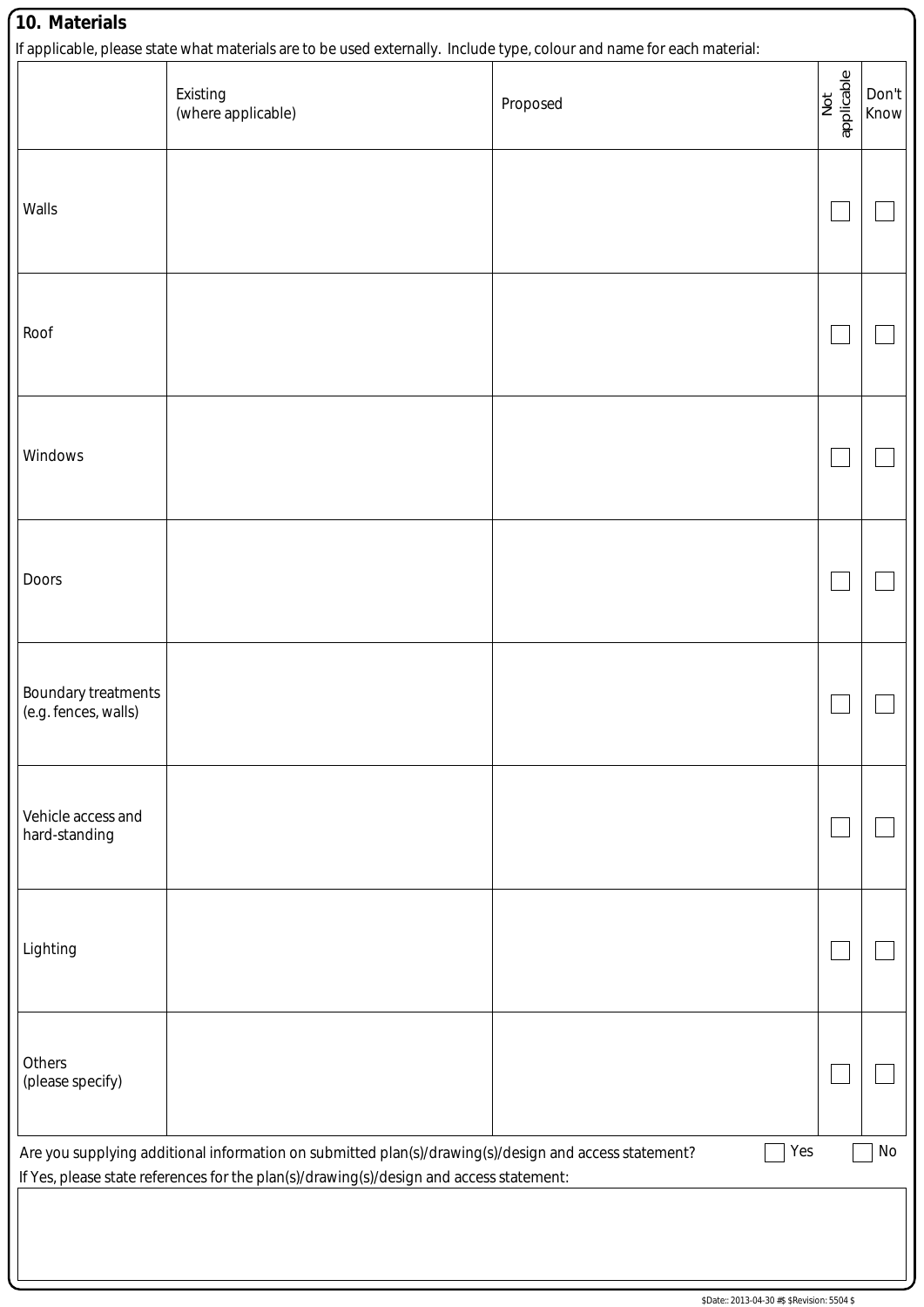| 11. Ownership Certificates and Agricultural Land Declaration                                                                                                                                                                                                                                                                                                                                                                                 |                                                                                                                                                                                                                                                                                                                                                                                                                                                                                                                                                                                                                                                                                      |                    |  |  |
|----------------------------------------------------------------------------------------------------------------------------------------------------------------------------------------------------------------------------------------------------------------------------------------------------------------------------------------------------------------------------------------------------------------------------------------------|--------------------------------------------------------------------------------------------------------------------------------------------------------------------------------------------------------------------------------------------------------------------------------------------------------------------------------------------------------------------------------------------------------------------------------------------------------------------------------------------------------------------------------------------------------------------------------------------------------------------------------------------------------------------------------------|--------------------|--|--|
| One Certificate A, B, C, or D, must be completed with this application form                                                                                                                                                                                                                                                                                                                                                                  |                                                                                                                                                                                                                                                                                                                                                                                                                                                                                                                                                                                                                                                                                      |                    |  |  |
| <b>CERTIFICATE OF OWNERSHIP - CERTIFICATE A</b><br>Town and Country Planning (Development Management Procedure) (England) Order 2010 Certificate under Article 12<br>I certify/The applicant certifies that on the day 21 days before the date of this application nobody except myself/ the applicant was the owner * of any part of the land or building to which the application relates, and th<br>is part of, an agricultural holding** |                                                                                                                                                                                                                                                                                                                                                                                                                                                                                                                                                                                                                                                                                      |                    |  |  |
| NOTE: You should sign Certificate B, C or D, as appropriate, if you are the sole owner of the land or building to which the<br>application relates but the land is, or is part of, an agricultural holding.                                                                                                                                                                                                                                  |                                                                                                                                                                                                                                                                                                                                                                                                                                                                                                                                                                                                                                                                                      |                    |  |  |
|                                                                                                                                                                                                                                                                                                                                                                                                                                              | * "owner" is a person with a freehold interest or leasehold interest with at least 7 years left to run.<br>** "agricultural holding" has the meaning given by reference to the definition of "agricultural tenant" in section 65(8) of the Act.                                                                                                                                                                                                                                                                                                                                                                                                                                      |                    |  |  |
| Signed - Applicant:                                                                                                                                                                                                                                                                                                                                                                                                                          | Or signed - Agent:                                                                                                                                                                                                                                                                                                                                                                                                                                                                                                                                                                                                                                                                   | Date (DD/MM/YYYY): |  |  |
|                                                                                                                                                                                                                                                                                                                                                                                                                                              |                                                                                                                                                                                                                                                                                                                                                                                                                                                                                                                                                                                                                                                                                      |                    |  |  |
| application relates.                                                                                                                                                                                                                                                                                                                                                                                                                         | <b>CERTIFICATE OF OWNERSHIP - CERTIFICATE B</b><br>Town and Country Planning (Development Management Procedure) (England) Order 2010 Certificate under Article 12<br>I certify/ The applicant certifies that I have/the applicant has given the requisite notice to everyone else (as listed below) who, on the day<br>21 days before the date of this application, was the owner* and/or agricultural tenant** of any part of the land or building to which this<br>owner" is a person with a freehold interest or leasehold interest with at least 7 years left to run."<br>"agricultural tenant" has the meaning given in section 65(8) of the Town and Country Planning Act 1990 |                    |  |  |
| Name of Owner / Agricultural Tenant                                                                                                                                                                                                                                                                                                                                                                                                          | <b>Address</b>                                                                                                                                                                                                                                                                                                                                                                                                                                                                                                                                                                                                                                                                       | Date Notice Served |  |  |
|                                                                                                                                                                                                                                                                                                                                                                                                                                              |                                                                                                                                                                                                                                                                                                                                                                                                                                                                                                                                                                                                                                                                                      |                    |  |  |
|                                                                                                                                                                                                                                                                                                                                                                                                                                              |                                                                                                                                                                                                                                                                                                                                                                                                                                                                                                                                                                                                                                                                                      |                    |  |  |
|                                                                                                                                                                                                                                                                                                                                                                                                                                              |                                                                                                                                                                                                                                                                                                                                                                                                                                                                                                                                                                                                                                                                                      |                    |  |  |
|                                                                                                                                                                                                                                                                                                                                                                                                                                              |                                                                                                                                                                                                                                                                                                                                                                                                                                                                                                                                                                                                                                                                                      |                    |  |  |
|                                                                                                                                                                                                                                                                                                                                                                                                                                              |                                                                                                                                                                                                                                                                                                                                                                                                                                                                                                                                                                                                                                                                                      |                    |  |  |
|                                                                                                                                                                                                                                                                                                                                                                                                                                              |                                                                                                                                                                                                                                                                                                                                                                                                                                                                                                                                                                                                                                                                                      |                    |  |  |
| Signed - Applicant:                                                                                                                                                                                                                                                                                                                                                                                                                          | Or signed - Agent:                                                                                                                                                                                                                                                                                                                                                                                                                                                                                                                                                                                                                                                                   | Date (DD/MM/YYYY): |  |  |
|                                                                                                                                                                                                                                                                                                                                                                                                                                              |                                                                                                                                                                                                                                                                                                                                                                                                                                                                                                                                                                                                                                                                                      |                    |  |  |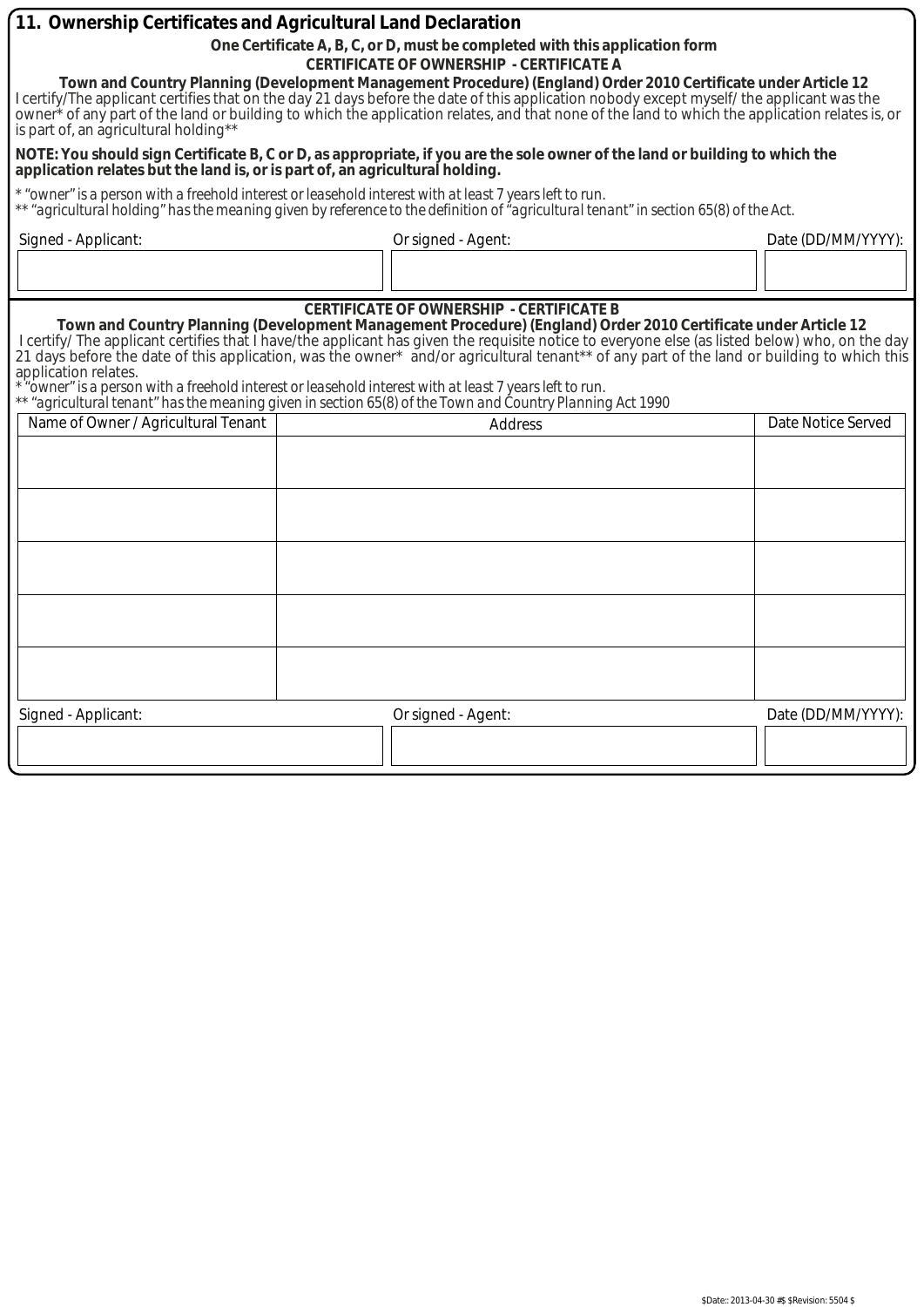| 11. Ownership Certificates and Agricultural Land Declaration (continued)<br><b>CERTIFICATE OF OWNERSHIP - CERTIFICATE C</b><br>Town and Country Planning (Development Management Procedure) (England) Order 2010 Certificate under Article 12<br>I certify/ The applicant certifies that:<br>Neither Certificate A or B can be issued for this application<br>All reasonable steps have been taken to find out the names and addresses of the other owners* and/or agricultural tenants** of<br>the land or building, or of a part of it, but I have/ the applicant has been unable to do so.<br>* "owner" is a person with a freehold interest or leasehold interest with at least 7 years left to run.<br>** "agricultural tenant" has the meaning given in section 65(8) of the Town and Country Planning Act 1990<br>The steps taken were: |                                                                                                                                                                                                                                                                         |                                                                                                                                                                                                                                                                                                                                                                                          |  |  |
|------------------------------------------------------------------------------------------------------------------------------------------------------------------------------------------------------------------------------------------------------------------------------------------------------------------------------------------------------------------------------------------------------------------------------------------------------------------------------------------------------------------------------------------------------------------------------------------------------------------------------------------------------------------------------------------------------------------------------------------------------------------------------------------------------------------------------------------------|-------------------------------------------------------------------------------------------------------------------------------------------------------------------------------------------------------------------------------------------------------------------------|------------------------------------------------------------------------------------------------------------------------------------------------------------------------------------------------------------------------------------------------------------------------------------------------------------------------------------------------------------------------------------------|--|--|
| Name of Owner / Agricultural Tenant                                                                                                                                                                                                                                                                                                                                                                                                                                                                                                                                                                                                                                                                                                                                                                                                            | Address                                                                                                                                                                                                                                                                 | Date Notice Served                                                                                                                                                                                                                                                                                                                                                                       |  |  |
|                                                                                                                                                                                                                                                                                                                                                                                                                                                                                                                                                                                                                                                                                                                                                                                                                                                |                                                                                                                                                                                                                                                                         |                                                                                                                                                                                                                                                                                                                                                                                          |  |  |
|                                                                                                                                                                                                                                                                                                                                                                                                                                                                                                                                                                                                                                                                                                                                                                                                                                                |                                                                                                                                                                                                                                                                         |                                                                                                                                                                                                                                                                                                                                                                                          |  |  |
|                                                                                                                                                                                                                                                                                                                                                                                                                                                                                                                                                                                                                                                                                                                                                                                                                                                |                                                                                                                                                                                                                                                                         |                                                                                                                                                                                                                                                                                                                                                                                          |  |  |
|                                                                                                                                                                                                                                                                                                                                                                                                                                                                                                                                                                                                                                                                                                                                                                                                                                                |                                                                                                                                                                                                                                                                         |                                                                                                                                                                                                                                                                                                                                                                                          |  |  |
|                                                                                                                                                                                                                                                                                                                                                                                                                                                                                                                                                                                                                                                                                                                                                                                                                                                |                                                                                                                                                                                                                                                                         |                                                                                                                                                                                                                                                                                                                                                                                          |  |  |
|                                                                                                                                                                                                                                                                                                                                                                                                                                                                                                                                                                                                                                                                                                                                                                                                                                                |                                                                                                                                                                                                                                                                         |                                                                                                                                                                                                                                                                                                                                                                                          |  |  |
|                                                                                                                                                                                                                                                                                                                                                                                                                                                                                                                                                                                                                                                                                                                                                                                                                                                |                                                                                                                                                                                                                                                                         |                                                                                                                                                                                                                                                                                                                                                                                          |  |  |
| Notice of the application has been published in the following newspaper<br>(circulating in the area where the land is situated):                                                                                                                                                                                                                                                                                                                                                                                                                                                                                                                                                                                                                                                                                                               |                                                                                                                                                                                                                                                                         | On the following date (which must not be earlier<br>than 21 days before the date of the application):                                                                                                                                                                                                                                                                                    |  |  |
|                                                                                                                                                                                                                                                                                                                                                                                                                                                                                                                                                                                                                                                                                                                                                                                                                                                |                                                                                                                                                                                                                                                                         |                                                                                                                                                                                                                                                                                                                                                                                          |  |  |
| Signed - Applicant:                                                                                                                                                                                                                                                                                                                                                                                                                                                                                                                                                                                                                                                                                                                                                                                                                            | Or signed - Agent:                                                                                                                                                                                                                                                      | Date (DD/MM/YYYY):                                                                                                                                                                                                                                                                                                                                                                       |  |  |
|                                                                                                                                                                                                                                                                                                                                                                                                                                                                                                                                                                                                                                                                                                                                                                                                                                                |                                                                                                                                                                                                                                                                         |                                                                                                                                                                                                                                                                                                                                                                                          |  |  |
| I certify/ The applicant certifies that:<br>Certificate A cannot be issued for this application<br>have/ the applicant has been unable to do so.<br>The steps taken were:                                                                                                                                                                                                                                                                                                                                                                                                                                                                                                                                                                                                                                                                      | <b>CERTIFICATE OF OWNERSHIP - CERTIFICATE D</b><br>* "owner" is a person with a freehold interest or leasehold interest with at least 7 years left to run.<br>** "agricultural tenant" has the meaning given in section 65(8) of the Town and Country Planning Act 1990 | Town and Country Planning (Development Management Procedure) (England) Order 2010 Certificate under Article 12<br>All reasonable steps have been taken to find out the names and addresses of everyone else who, on the day 21 days before the<br>date of this application, was the owner* and/or agricultural tenant** of any part of the land to which this application relates, but I |  |  |
|                                                                                                                                                                                                                                                                                                                                                                                                                                                                                                                                                                                                                                                                                                                                                                                                                                                |                                                                                                                                                                                                                                                                         |                                                                                                                                                                                                                                                                                                                                                                                          |  |  |
| Notice of the application has been published in the following newspaper<br>(circulating in the area where the land is situated):                                                                                                                                                                                                                                                                                                                                                                                                                                                                                                                                                                                                                                                                                                               |                                                                                                                                                                                                                                                                         | On the following date (which must not be earlier<br>than 21 days before the date of the application):                                                                                                                                                                                                                                                                                    |  |  |
|                                                                                                                                                                                                                                                                                                                                                                                                                                                                                                                                                                                                                                                                                                                                                                                                                                                |                                                                                                                                                                                                                                                                         |                                                                                                                                                                                                                                                                                                                                                                                          |  |  |
| Signed - Applicant:                                                                                                                                                                                                                                                                                                                                                                                                                                                                                                                                                                                                                                                                                                                                                                                                                            | Or signed - Agent:                                                                                                                                                                                                                                                      | Date (DD/MM/YYYY):                                                                                                                                                                                                                                                                                                                                                                       |  |  |
|                                                                                                                                                                                                                                                                                                                                                                                                                                                                                                                                                                                                                                                                                                                                                                                                                                                |                                                                                                                                                                                                                                                                         |                                                                                                                                                                                                                                                                                                                                                                                          |  |  |
| 12. Planning Application Requirements - Checklist<br>the Local Planning Authority has been submitted.                                                                                                                                                                                                                                                                                                                                                                                                                                                                                                                                                                                                                                                                                                                                          |                                                                                                                                                                                                                                                                         | Please read the following checklist to make sure you have sent all the information in support of your proposal. Failure to submit all<br>information required will result in your application being deemed invalid. It will not be considered valid until all information required by                                                                                                    |  |  |
| The original and 3 copies of a<br>completed and dated application form:                                                                                                                                                                                                                                                                                                                                                                                                                                                                                                                                                                                                                                                                                                                                                                        | The original and 3 copies of a<br>design and access statement if                                                                                                                                                                                                        | The correct fee:                                                                                                                                                                                                                                                                                                                                                                         |  |  |
| The original and 3 copies of a plan which                                                                                                                                                                                                                                                                                                                                                                                                                                                                                                                                                                                                                                                                                                                                                                                                      | proposed works fall within a<br>conservation area or                                                                                                                                                                                                                    | The original and 3 copies of the                                                                                                                                                                                                                                                                                                                                                         |  |  |
| identifies the land to which the application<br>relates drawn to an identified scale                                                                                                                                                                                                                                                                                                                                                                                                                                                                                                                                                                                                                                                                                                                                                           | World Heritage Site, or relate to a<br>Listed Building:                                                                                                                                                                                                                 | completed, dated Ownership<br>Certificate $(A, B, C \text{ or } D - \text{as})$                                                                                                                                                                                                                                                                                                          |  |  |
| and showing the direction of North:<br>The original and 3 copies of other plans<br>and drawings or information necessary to<br>describe the subject of the application:                                                                                                                                                                                                                                                                                                                                                                                                                                                                                                                                                                                                                                                                        |                                                                                                                                                                                                                                                                         | applicable) and Article 12<br>Certificate (Agricultural Holdings):                                                                                                                                                                                                                                                                                                                       |  |  |